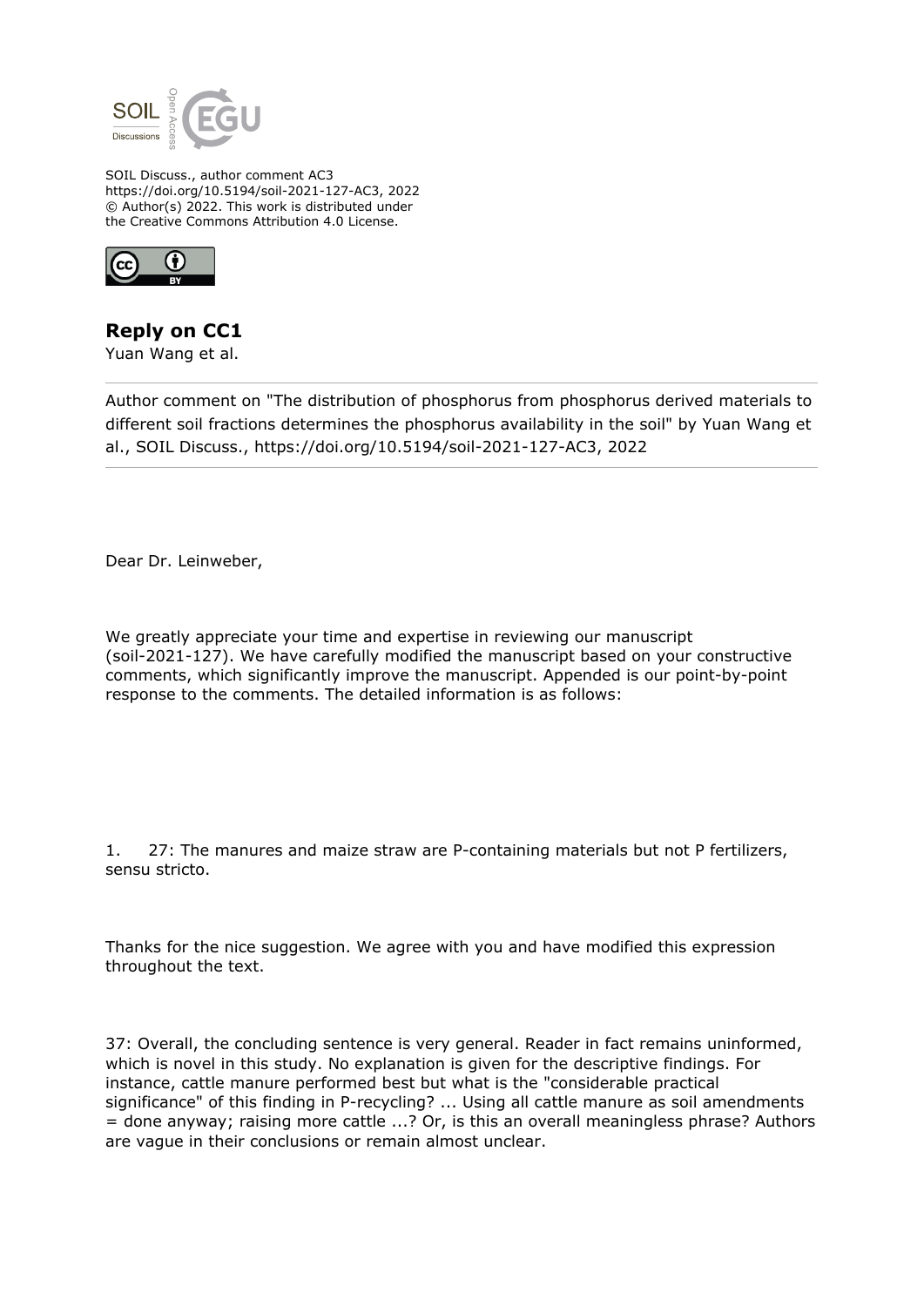Thanks. Based on your suggestion we have significantly revised the conclusions and highlighted our main findings.

46: What in detail are "the attendant ... quality issues"? Vague expression, meaningless if no more details are given.

Thanks. We have corrected this sentence in the modified manuscript. A modified version is shown as follows: excessive application of phosphate fertilizer is a common phenomenon, which leads to soil P accumulation, water pollution, and crop quality decline.

64/65: For increases and decreases explained here, different bases were used (proportions vs. contents). Thus, the meaning of this statement is unclear. Proportions cannot be directly compared with contents/concentrations.

Thanks. Based on the comments We revise the sentence as follows: Also, application of organic fertilizer increased the proportion of labile organic phosphate (Po) and inositol hexaphosphate (IHP) but decreased stable Ca-associated P proportion.

66-69: This literature evaluation is incomplete and rather selective. For sure, much more is known about P in manures and similar materials. All this should have been compiled to disclose real knowledge gaps and lay a basis for the present study. Here it reads rather vague, like "effects are complex and need to be studied". That is not a strong rationale for a laborious scientific study.

Thanks. As suggested by the reviewers, we have deleted the first sentence and revised the sentence as follows: The P fractions in manure are dependent on various factors, including manure type, solid-liquid separation status, manure removal method, handling way and degree of decomposition, etc (Li et al., 2014a; Pagliari and Laboski, 2013). Especially for manure type, the differences in the digestive system and feed composition of different animals cause large differences in P concentration and fractions in different manures (Garcia-Albacete et al., 2012; Freiberg et al., 2020). Meanwhile, straw turnover is usually applied directly to the soil in agricultural practice, and the P availability in straw requires in-depth analysis (Guan et al., 2020). The bone meal which can be recycled and used as a large amount of organic fertilizer in the future remains unclear in terms of P reuse (Ylivainio et al., 2008). Thus, it is necessary to identify and quantify P fractions from different P-containing materials and their distribution in soil P fractions to determine the potential bioavailability of P from various sources.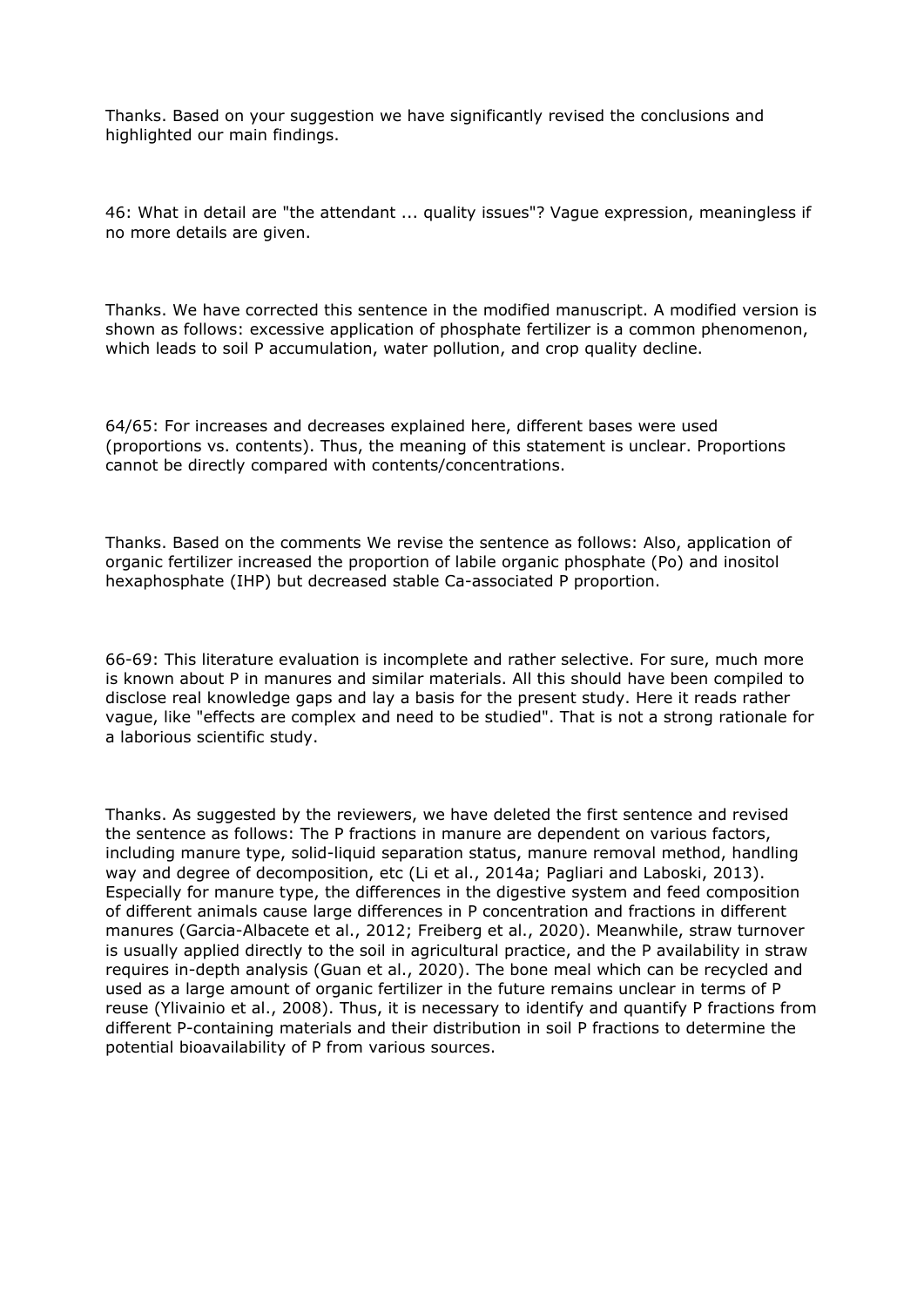63-74: Again, references are very incomplete. Much more is known, even on the soil, the authors mention at l. 75, 76.

As suggested by the reviewers, we have supplemented relevant information in the Introduction section.

73: "contents ... are influenced ...".

Thanks. The initial description has been modified as follows: the relative contents of inorganic and organic P in soil were greatly affected by soil type, land use and the type of organic amendment applied.

74-76: Weak conclusive rationale for the study. What is meant by "edaphic conditions"?

Thank you for your suggestion. We modified the sentence as follows: it is valuable to reveal the transformation mechanism of different P-containing materials in soil and its relationship with soil properties by studying the difference of P fractions in a typical red soil (low pH) and a fluvo-aquic soil (slightly alkaline pH) with different P-containing materials.

76: "Hedley fractionation" is slang. It is a sequential P fractionation after Hedley et al., modified by Tiessen… It is a division of total soil P into fractions, not fractions into fractions. Imprecise explanation.

Thanks. We modified the sentence accordingly.

78/79: This reference refers to "a subtropical region". For evidencing "wide use" some review articles should have been cited at least (I recommend reading first Cross & Schlesinger).

Thank you for the suggestion. We have supplemented the references related to P fractions in other research regions.

79-82: 2 contrasting statements in 1 sentence but references are not assigned to each of the statements. Unclear for the reader…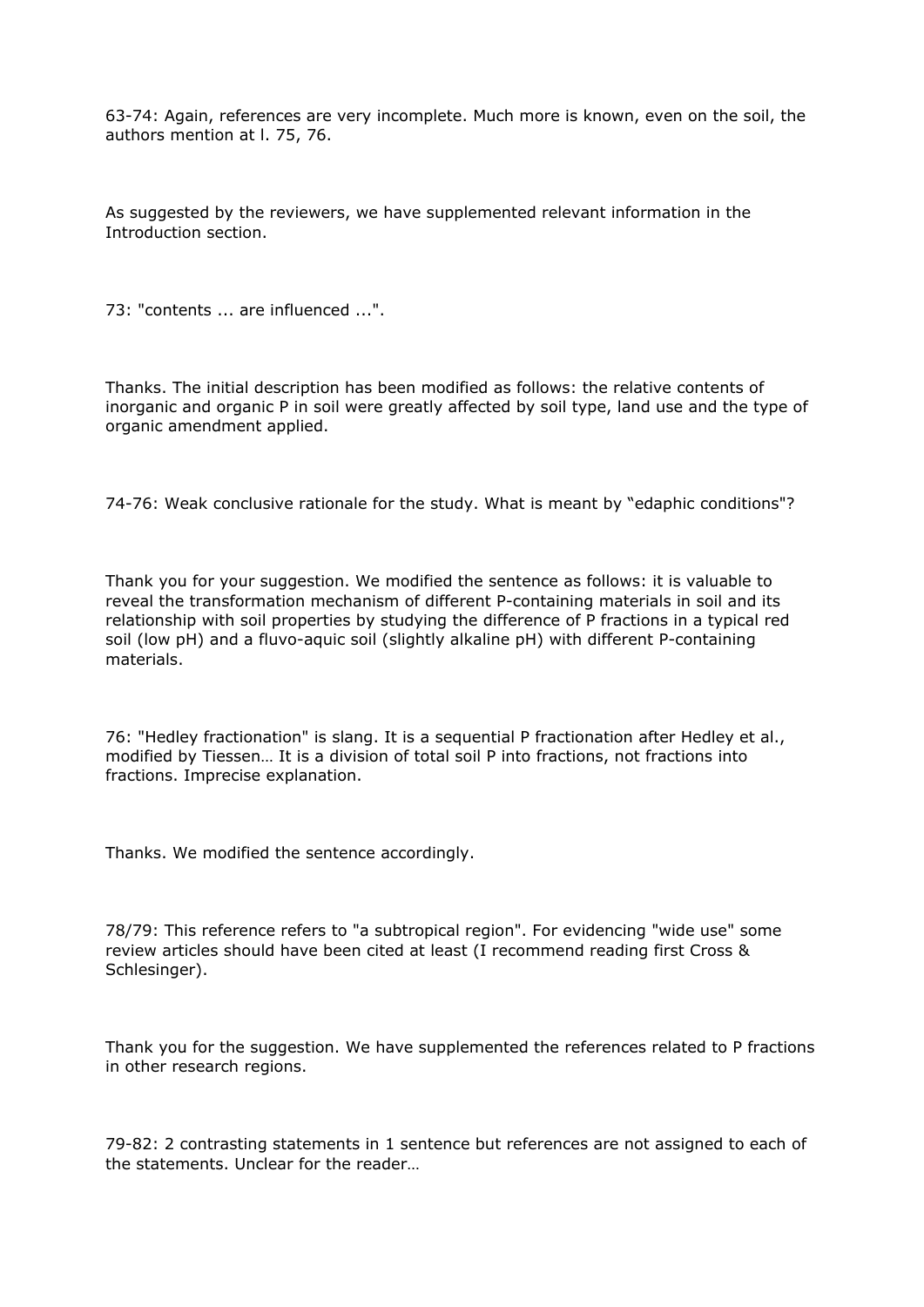Thank you. The reference has been modified.

83 ff. As already criticized above for the P fractionation, the literature review of 31P NMR is very selective and fragmentary. For instance, not any study of P in manures and other P recycling materials has been mentioned although many of such studies have been published.

Thank you for the comments. We have supplemented the relevant studies as follows: Previous studies reported that the solution  $31P-NMR$  procedure detected more phytic acid in poultry manure than that in cattle manure (Li et al., 2014b; Jayasundera et al., 2005).

96: When introducing the soils, authors should use internationally understandable soil units, like the WRB system. "Red" indicates Ferralsols or ferric subunits of other Major Soil Units, developed from intensive weathering under subtropical/tropical climate conditions. By contrast to this system, "Red" as such is not an internationally accepted soil classification; same with "fluvo-aquic" (if not in combination with a WRB unit). This imprecision is hard to understand, considering that the WRB System and secondary literature on it refer to the P issues in great detail.

We agree with these comments. We have supplemented the details of these two soils in the materials and methods, to provide a reference for the wider application of this study. The modified as follows: Soil samples were collected from fluvo-aquic soil (calcareous alluvial soil) in Hebei Province and red soil (ultisol) in Yunnan Province. The soil texture of fluvo-aquic soil is silt loam soil with 7.9% of clay  $(<$ 2  $\mu$ m), 55.3% of silt  $(2-20 \mu m)$ , and 36.8% of sand (20–2,000 μm). The soil texture of red soil is clay with 47.5% of clay (<2 μm), 25.3% of silt (2–20 μm), and 27.2% of sand (20–2,000 μm).

97: "Little is known" is a phrase very often used, but this phrase is meaningless if authors do not communicate what in detail (even if it is not much) is known (and what is unknown but important to know).

Thank you for pointing this out. We have modified it as follows: quantifying the variation of soil P availability on the time scale and in different soil types (representative of acidic and alkaline soils) is worth further investigation.

100-103: Authors write what they did but they do not report what they intended to find out or what their research hypotheses were. Overall, my impression of the INTRO text is "vague", "not very well-reviewed" and "immature" in how the rationale for the study was tried to develop.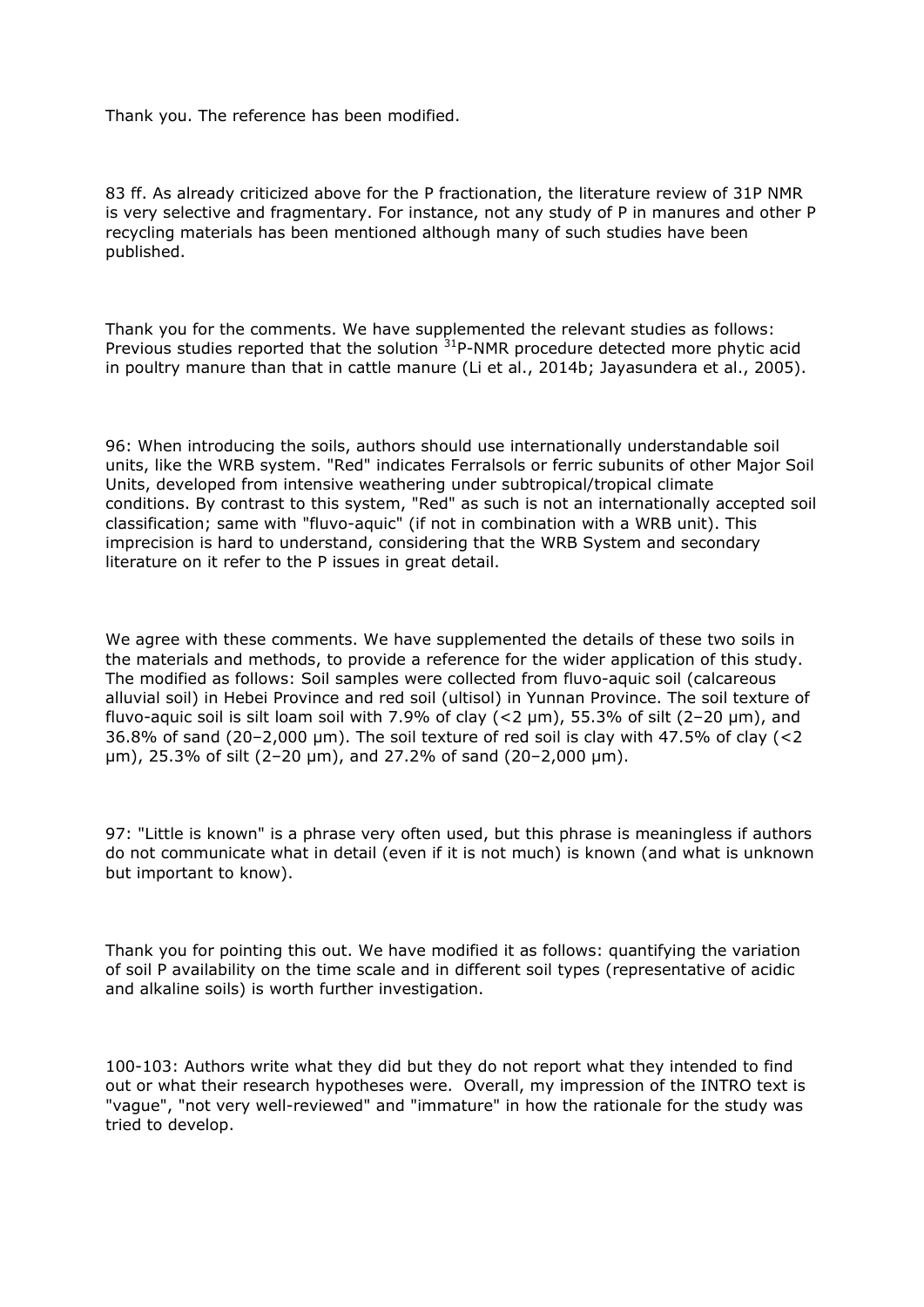We would like to thank the reviewer for her critical and constructive comments. The research objectives and hypothesis has been redrafted at the end of the introduction section. We hypothesized that $\square(1)$  Compared with MS, CB, and PM, CM is more efficient renewable P-containing materials. (2) Compared with fluvo-aquic soil, different Pcontaining materials are more easily fixed in red soil. (3) The difference in potential bioavailability of P from various sources is determined by their distribution to soil labile P fractions.

## 2. MATERIALS & METHODS:

Soil materials should be described in terms of WRB units and soil horizon origin. Instead of "Olsen" the detailed extractant should be given.

Thanks for the constructive comments. We have supplemented the material methods section with more details on soil properties and Olsen-P extractant.

116-117: This is confusing; better assign the concentrations to each of the materials.

Apologies for this confusing information. We have modified this accordingly.

138-142: Unclear how Pt and Pi were determined if Po is the difference Pt-Pi? The description should be clear and understandable without checking Figure S1.

Thank you for your suggestion. We have modified it as follows: The concentration of Po is equal to the concentration of total P (Pt) minus the concentration of inorganic P (Pi).

143: variation? I do think that  $31P$  NMR can quantify species.

Thank you for your suggestion. The title has been modified.

148: contains the incomplete sentence

Thank you for pointing this out. The sentence has been modified as follows: the solution pH was adjusted to 9.0±1.0, kept steady for 30 min, and again centrifuged at 12000 g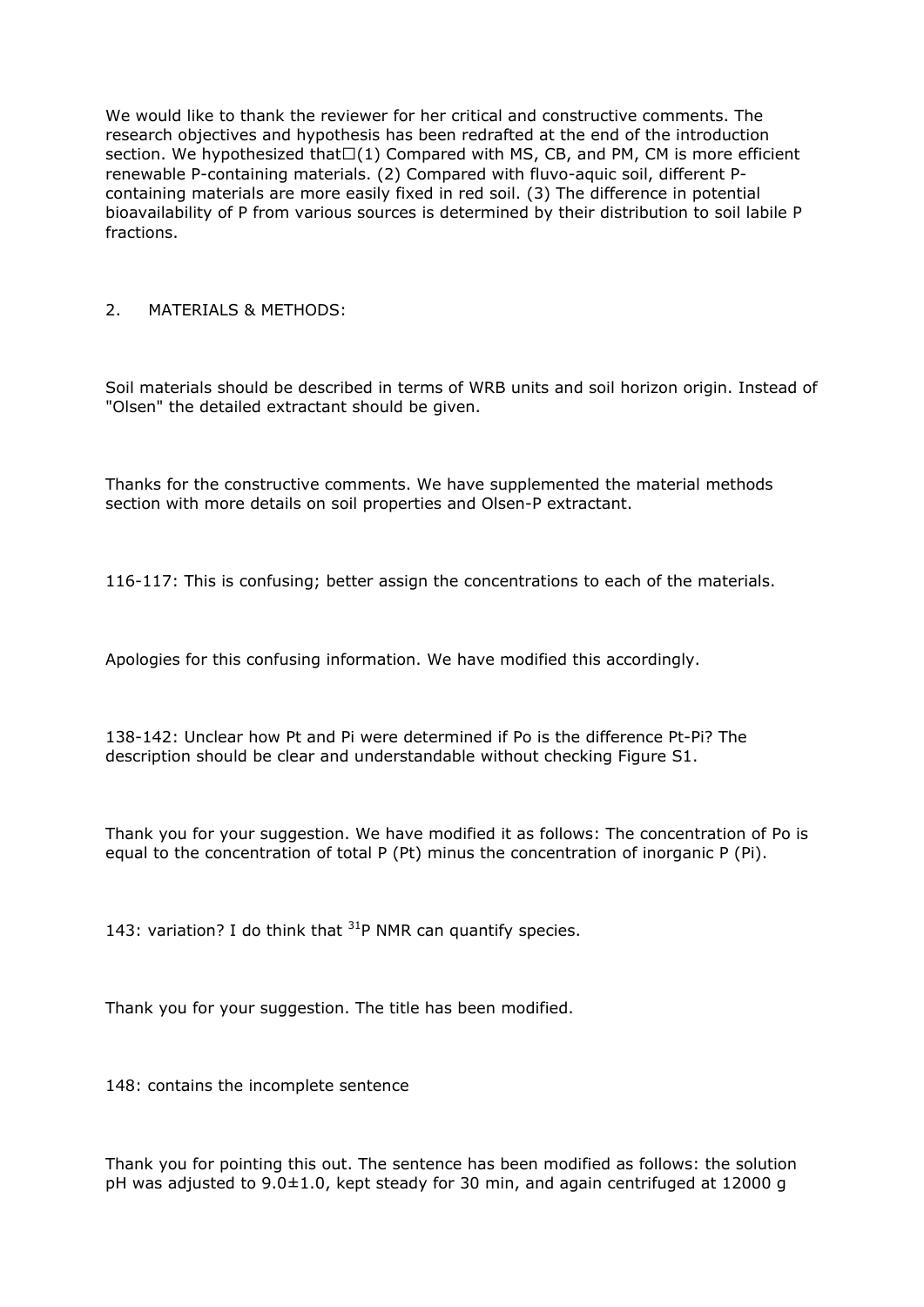3. 176: First of all, I see in Fig. 1, that the differences which appear at the end of incubation are more or less already obvious at the starting point. That indicates that the results reflect inherent properties of the materials added, rather than - or in addition to – the interactions with soil particles. Therefore, the study is incomplete without giving the analyses results for the non-amended soils (maybe controls) and amendments (prior to addition to soil). The study would gain scientific value if the authors would be able to distinguish between effects of materials composition and interaction with soil (the latter leading to differences between soils (… for which details of mineralogy must be known).

Thank you for these valuable comments. The analysis and discussion of these data have been supplemented in the modified manuscript accordingly.

180 ff: Differences between treatments better should be explained as factors. Data as percent bear the risk of confusion if the basis for calculation is unclear.

Thank you for your suggestion. The expression has been modified as follows: During 0-70 days of incubation, the Olsen-P concentration of SSP, PM and CM enriched fluvo-aquic soil has increased by 49.5 mg·kg<sup>-1</sup>, 21.7 mg·kg<sup>-1</sup>, and 34.4 mg·kg<sup>-1</sup> compared with CK in average, respectively. In SSP, PM, and CM enriched red soil, the Olsen-P concentration was increased by 29.9 mg·kg<sup>-1</sup> 15.3 mg·kg<sup>-1</sup> and 23.8 mg·kg<sup>-1</sup> compared with CK on average during 0-70 days of incubation, respectively. CM outperformed other renewable Pcontaining materials in increasing Olsen-P concentration. In fluvo-aquic soil, the Olsen-P concentration of soil with CM was significantly increased by 12.7 mg·kg<sup>-1</sup>, 34.5 mg·kg<sup>-1</sup>, and  $34.24$  mg $\cdot$ kg<sup>-1</sup> on average compared with PM, MS, and CB, respectively. In red soil, the Olsen-P concentration of soil with CM was significantly increased by 8.5 mg·kg<sup>-1</sup>, 25.3  $mg \cdot kg^{-1}$ , and 19.4 mg $\cdot kg^{-1}$  on average compared with PM, MS, and CB, respectively.

177: Olsen P cannot be "improved". This is bad slang. The concentration of NaHCO3-extracted be can be increased by a factor of ... (= more precise explanation)

Thank you for pointing this out. The expression has been modified as follows: based on the effect size, treatments could be grouped into (1) those that significantly increased Olsen-P concentration and (2) those that slightly or insignificantly increased Olsen-P concentration, following soil enrichment with different P-containing materials.

179-180: Bad wording; better assign factor of increase to each treatment.

Thank you for pointing this out. We have modified it accordingly.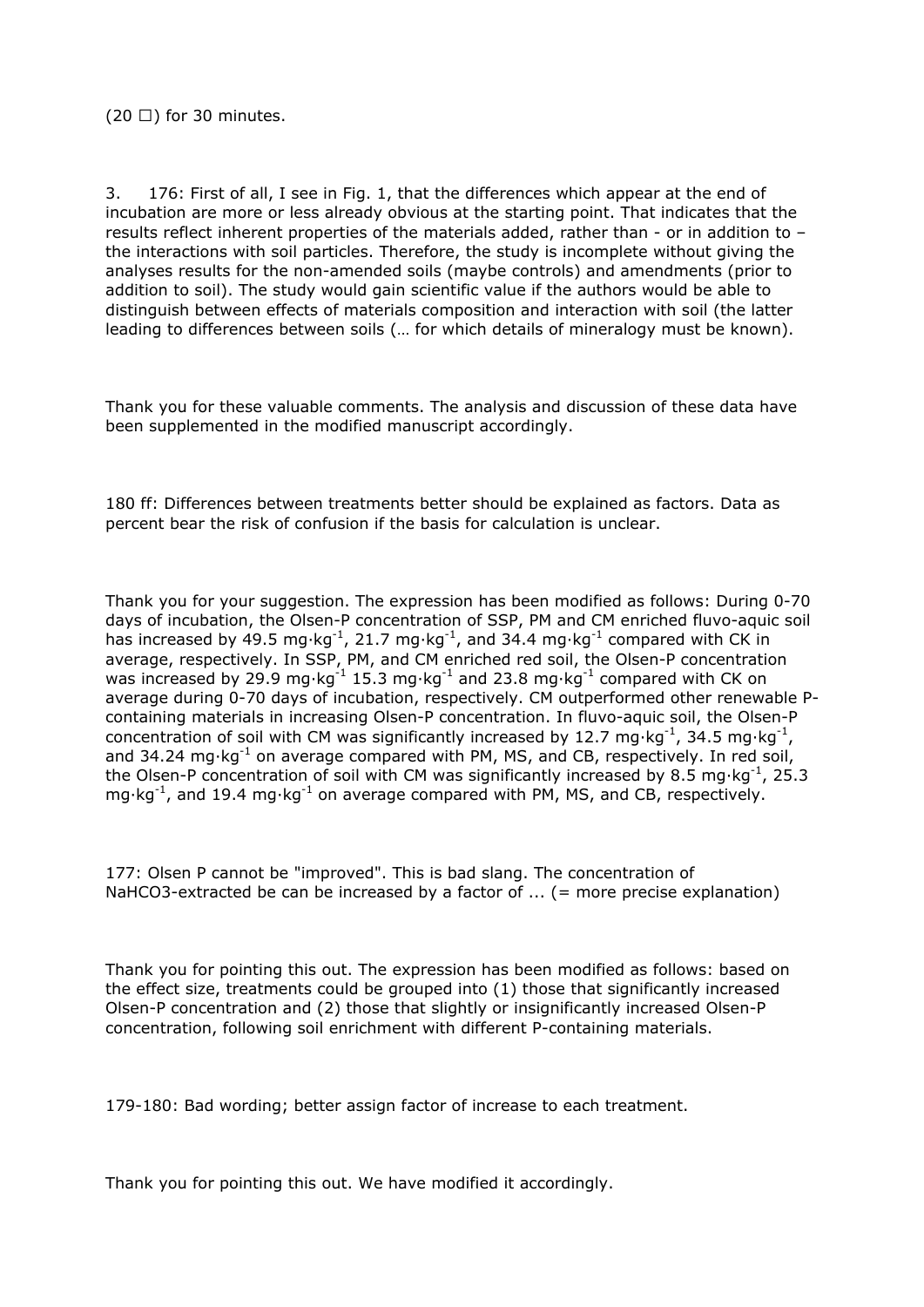Sorry authors, here I stop reading/revising your manuscript. In my view, it is too immature to be seriously reviewed. As a reviewer, I feel wasting my time with your text. A greatly improved version, developed and written with much more care, should be submitted which starts with a thorough revision of the pertinent literature, logical deriving knowledge gaps and rationales for study, and testable hypotheses.

We sincerely accept these criticisms. The main objective of this study is to provide a basis for the closed- P cycle in farming systems by recovering P from agricultural wastes. We attempted to explore promising renewable P-containing materials for achieving a closed cycle of P by understanding the transformation dynamics of different renewable Pcontaining materials in soil and their P availability. The soil texture and physicochemical properties such as pH and organic matter determined the P sorption reaction (Xiong et al., 2022; Debicka et al., 2016; Bouray et al., 2021). Quantifying the transformations of different P-containing materials in soils with different soil conditions is necessary to enhance P utilization and reduce P resource limitation. We have supplemented this background in the introduction.

To understand the transformation dynamics of different P-containing materials in the soil, we measured the P fractions of the initial soil, four renewable P-containing materials, and two soils with different P-containing materials on days 0,35, and 70 of incubation. As mentioned by the reviewers, the differences which appear at the end of incubation are more or less already obvious at the starting point. The P fractions were not significantly different on day 70 of incubation compared to day 0 of incubation. Therefore, we analyzed the data from day 70 of incubation in manuscript. However, we did not realize that these data are indispensable to understanding the mechanisms of transformation of different Pcontaining materials in two soils. The analysis and discussion of these data have been supplemented in the modified manuscript. These comments have greatly improved our manuscript. We believe that this study is valuable and meaningful for understanding the mechanisms of P-containing material transformation in different soils.

## 4. CONCLUSIONS

339: This is not new but has been shown in many previous studies.

340-348: None of this is a conclusion but almost all repetition of the previous text. The reader cannot find any original new information from this section.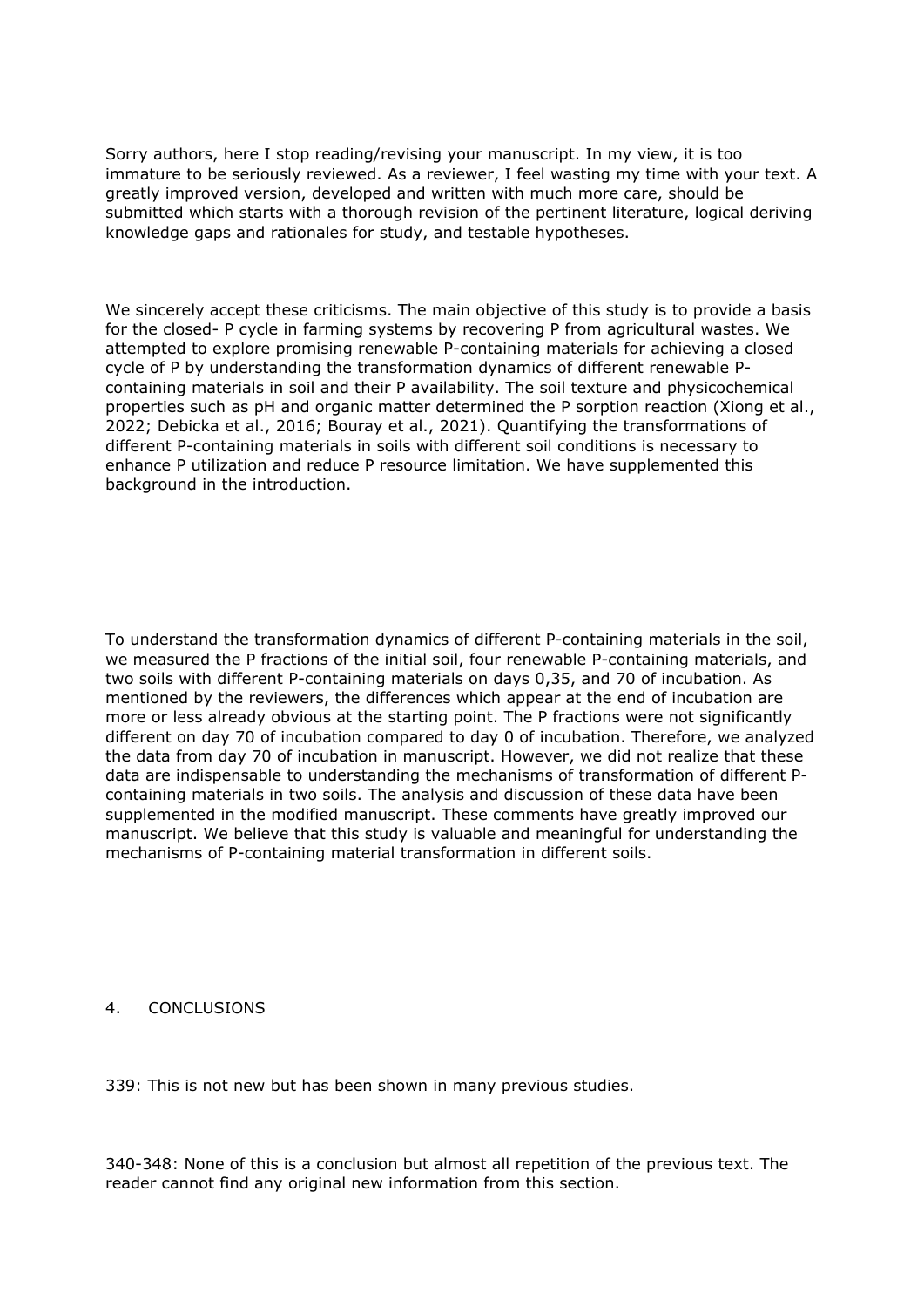343-344: This is not surprising but could be expected because of the same extractant (weak NaHCO<sub>3</sub>-solution) in sequential extraction and the so-called Olsen method. As such, it is a meaningless result.

We express our sincere appreciation for your careful work and thoughtful suggestions. These comments were valuable and helpful in revising and improving the manuscript. The abstracts have been significantly revised and the conclusions have been rewritten.

The conclusions were modified as follows: Compared with other renewable P-containing materials, CM is a superior source for improving soil P availability in fluvo-aquic and red soils. Compared to fluvo-aquic soil, phosphorus from SSP, PM, and CM was more strongly immobilized in red soil. Further analysis of the P fraction of two soils with different Pcontaining materials at days 0,35 and 70 of incubation revealed that the distribution of CM to the soil labile P fraction was significantly increased compared to other renewable Pcontaining materials. And compared with fluvo-aquic soil, the contribution of different Pcontaining materials to the labile P fraction of red soil was significantly decreased. Changes in P fractions at different incubation periods in soils with different P-containing materials show that most soil P fractions have no significant difference on day 70 of incubation compared to day 0 of incubation. That suggests, in the short term, the difference of potential bioavailability of P from various sources is determined by the distribution to soil labile P fractions rather than its transformation in the soil. In general, there is promising potential to reduce P limitation by recovering cattle manure as an alternative source of P supply. This study provides a basis for closing the P cycle in agricultural systems and for sustainable on-farm P management strategies.

Thank you again for your suggestions and help, and we look forward to receiving your suggestions for our revised manuscript again.

## **References of response to referee comments**

Bouray, M., Moir, J. L., Lehto, N. J., Condron, L. M., Touhami, D., and Hummel, C.: Soil pH effects on phosphorus mobilization in the rhizosphere of Lupinus angustifolius, Plant and Soil, 469, 387-407, https://doi.org/10.1007/s11104-021-05177-4, 2021.

Debicka, M., Kocowicz, A., Weber, J., and Jamroz, E.: Organic matter effects on phosphorus sorption in sandy soils, Archives of Agronomy and Soil Science, 62, 840-855, https://doi.org/10.1080/03650340.2015.1083981, 2016.

Freiberg, Y., Fine, P., Levkovitch, I., and Baram, S.: Effects of the origins and stabilization of biosolids and biowastes on their phosphorous composition and extractability, Waste Management, 113, 145-153, https://doi.org/10.1016/j.wasman.2020.06.002, 2020.

Garcia-Albacete, M., Martin, A., and Cartagena, M. C.: Fractionation of phosphorus